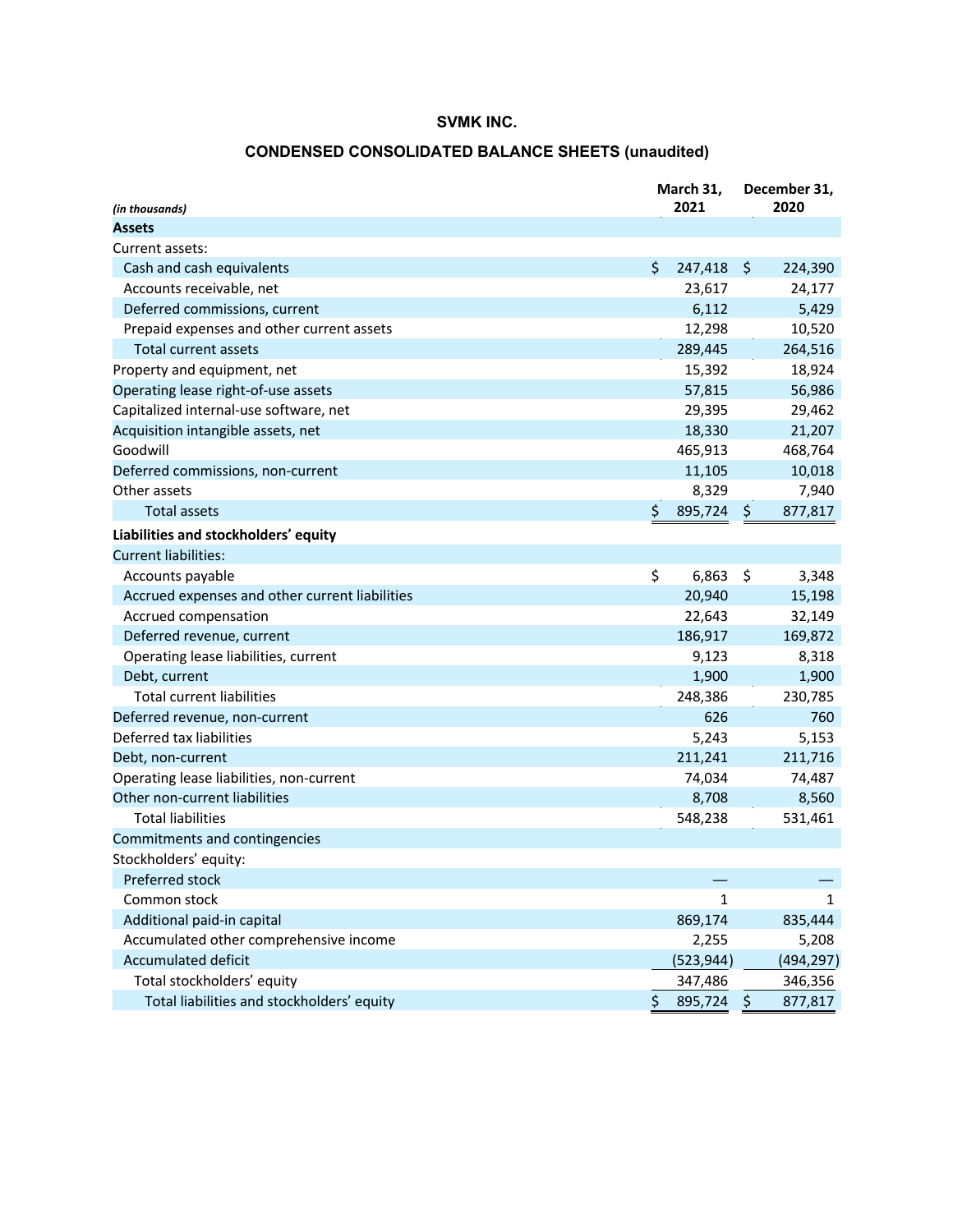|                                                                                   | <b>Three Months Ended</b><br>March 31, |           |    |           |  |
|-----------------------------------------------------------------------------------|----------------------------------------|-----------|----|-----------|--|
| (in thousands, except per share amounts)                                          |                                        | 2021      |    | 2020      |  |
| Revenue                                                                           | \$                                     | 102,298   | \$ | 88,265    |  |
| Cost of revenue (1)(2)                                                            |                                        | 20,772    |    | 19,944    |  |
| Gross profit                                                                      |                                        | 81,526    |    | 68,321    |  |
| Operating expenses:                                                               |                                        |           |    |           |  |
| Research and development (1)                                                      |                                        | 32,983    |    | 26,557    |  |
| Sales and marketing $(1)(2)$                                                      |                                        | 52,036    |    | 42,091    |  |
| General and administrative (1)                                                    |                                        | 23,322    |    | 21,932    |  |
| Total operating expenses                                                          |                                        | 108,341   |    | 90,580    |  |
| Loss from operations                                                              |                                        | (26, 815) |    | (22, 259) |  |
| Interest expense                                                                  |                                        | 2,299     |    | 3,086     |  |
| Other non-operating (income) expense, net                                         |                                        | 315       |    | (1, 236)  |  |
| Loss before income taxes                                                          |                                        | (29, 429) |    | (24,109)  |  |
| Provision for income taxes                                                        |                                        | 218       |    | 141       |  |
| Net loss                                                                          |                                        | (29,647)  | Ş  | (24,250)  |  |
| Net loss per share, basic and diluted                                             |                                        | (0.20)    | S  | (0.18)    |  |
| Weighted-average shares used in computing basic and diluted net loss per<br>share |                                        | 144,692   |    | 136,911   |  |

# **CONDENSED CONSOLIDATED STATEMENTS OF OPERATIONS (unaudited)**

(1) Includes stock-based compensation, net of amounts capitalized as follows:

|                                                      | <b>Three Months Ended</b><br>March 31, |  |        |  |  |
|------------------------------------------------------|----------------------------------------|--|--------|--|--|
| (in thousands)                                       | 2021                                   |  | 2020   |  |  |
| Cost of revenue                                      | 1,482                                  |  | 960    |  |  |
| Research and development                             | 9,497                                  |  | 6,457  |  |  |
| Sales and marketing                                  | 5,778                                  |  | 4,343  |  |  |
| General and administrative                           | 6,842                                  |  | 5,742  |  |  |
| Stock-based compensation, net of amounts capitalized | 23,599                                 |  | 17,502 |  |  |

(2) Includes amortization of acquisition intangible assets as follows:

|                                               | <b>Three Months Ended</b><br>March 31, |  |       |  |  |
|-----------------------------------------------|----------------------------------------|--|-------|--|--|
| (in thousands)                                | 2021                                   |  | 2020  |  |  |
| Cost of revenue                               | 1,490                                  |  | 2,010 |  |  |
| Sales and marketing                           | 1,133                                  |  | 1,358 |  |  |
| Amortization of acquisition intangible assets | 2,623                                  |  | 3,368 |  |  |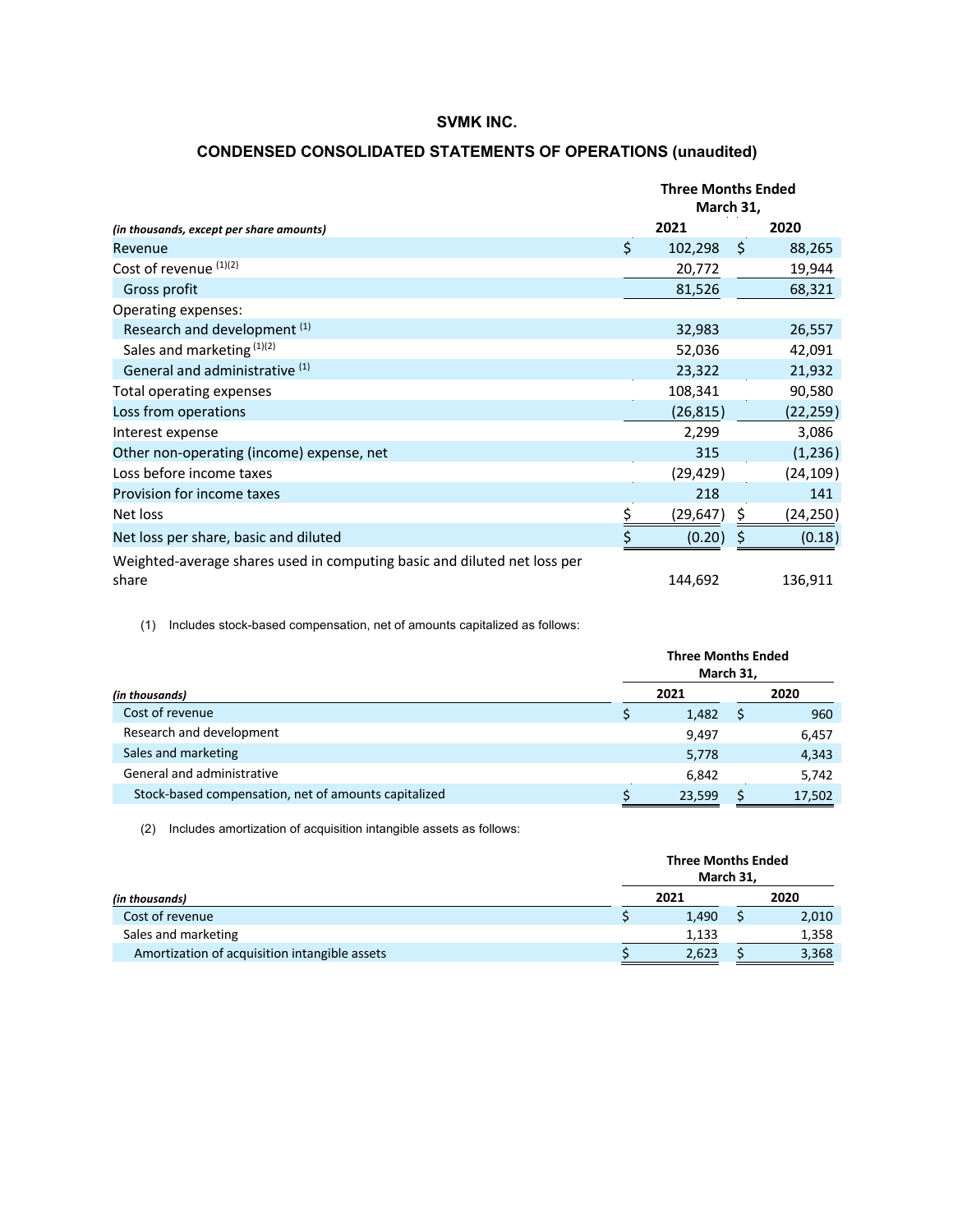|                                                                                 | Three Months Ended March 31, |           |           |           |
|---------------------------------------------------------------------------------|------------------------------|-----------|-----------|-----------|
| (in thousands)                                                                  |                              | 2021      |           | 2020      |
| Cash flows from operating activities                                            |                              |           |           |           |
| Net loss                                                                        | \$                           | (29, 647) | Ŝ.        | (24, 250) |
| Adjustments to reconcile net loss to net cash provided by operating activities: |                              |           |           |           |
| Depreciation and amortization                                                   |                              | 10,694    |           | 12,288    |
| Non-cash leases expense                                                         |                              | 3,340     |           | 3,423     |
| Stock-based compensation expense, net of amounts capitalized                    |                              | 23,599    |           | 17,502    |
| Deferred income taxes                                                           |                              | 99        |           | 97        |
| Bad debt expense                                                                |                              | 307       |           | 421       |
| Gain on sale of a private company investment                                    |                              |           |           | (1,001)   |
| Other                                                                           |                              | 508       |           | 317       |
| Changes in assets and liabilities:                                              |                              |           |           |           |
| Accounts receivable                                                             |                              | (76)      |           | (1,953)   |
| Prepaid expenses and other assets                                               |                              | (4,682)   |           | (2,208)   |
| Accounts payable and accrued liabilities                                        |                              | 9,251     |           | 2,647     |
| Accrued compensation                                                            |                              | (9, 274)  |           | (10, 452) |
| Deferred revenue                                                                |                              | 16,985    |           | 11,229    |
| <b>Operating lease liabilities</b>                                              |                              | (3,786)   |           | (3,827)   |
| Net cash provided by operating activities                                       |                              | 17,318    |           | 4,233     |
| Cash flows from investing activities                                            |                              |           |           |           |
| Purchases of property and equipment                                             |                              |           |           | (406)     |
| Capitalized internal-use software                                               |                              | (2, 268)  |           | (2,946)   |
| Proceeds from sale of a private company investment                              |                              |           |           | 1,001     |
| Net cash used in investing activities                                           |                              | (2, 268)  |           | (2, 351)  |
| Cash flows from financing activities                                            |                              |           |           |           |
| Proceeds from stock option exercises                                            |                              | 9,553     |           | 13,815    |
| Repayment of debt                                                               |                              | (550)     |           | (550)     |
| Net cash provided by financing activities                                       |                              | 9,003     |           | 13,265    |
| Effect of exchange rate changes on cash                                         |                              | (309)     |           | (1, 267)  |
| Net increase in cash, cash equivalents and restricted cash                      |                              | 23,744    |           | 13,880    |
| Cash, cash equivalents and restricted cash at beginning of period               |                              | 224,614   |           | 131,683   |
| Cash, cash equivalents and restricted cash at end of period                     | \$                           | 248,358   | \$        | 145,563   |
| Supplemental cash flow data:                                                    |                              |           |           |           |
| Interest paid for term debt                                                     | \$                           | 2,177     | \$        | 2,967     |
| <b>Non-cash investing transactions:</b>                                         |                              |           |           |           |
| Stock compensation included in capitalized software costs                       | \$                           | 559       | <u>\$</u> | 776       |
| Accrued unpaid capital expenditures                                             |                              | 547       | \$        | 204       |
|                                                                                 | $\frac{1}{2}$                |           |           |           |
| Lease liabilities arising from obtaining right-of-use assets, net               | \$                           | 2,676     | \$        |           |

# **CONDENSED CONSOLIDATED STATEMENTS OF CASH FLOWS (unaudited)**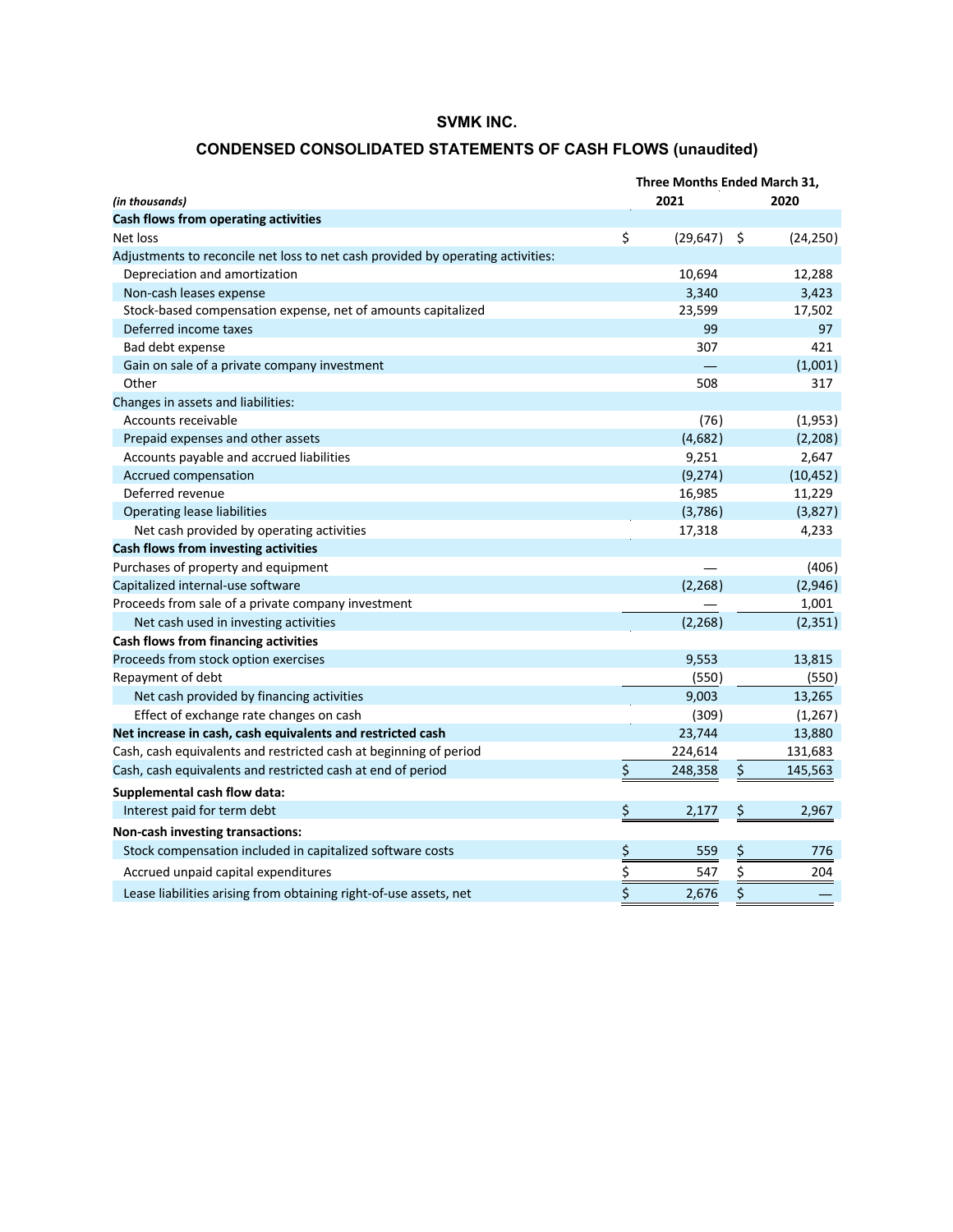# **SUPPLEMENTAL DISAGGREGATED REVENUE DATA (unaudited)**

|                    | <b>Three Months Ended</b> |               |  |               |               |               |  |  |
|--------------------|---------------------------|---------------|--|---------------|---------------|---------------|--|--|
| (in thousands)     | Mar. 31, 2021             | Dec. 31, 2020 |  | Sep. 30, 2020 | Jun. 30, 2020 | Mar. 31, 2020 |  |  |
| Self-serve revenue | 71.112 S                  | 71.197 S      |  | 68,001 \$     | 65.398 \$     | 63,107        |  |  |
| Enterprise revenue | 31.186                    | 29.778        |  | 27.428        | 25.543        | 25,158        |  |  |
| Revenue            | $102,298$ \$              | $100,975$ \$  |  | 95.429S       | 90,941        | 88,265        |  |  |

### **Quarterly Disaggregated Revenue**

Self-serve revenues are generated from products purchased independently through our website. Enterprise revenues are generated from products sold to organizations through our sales team.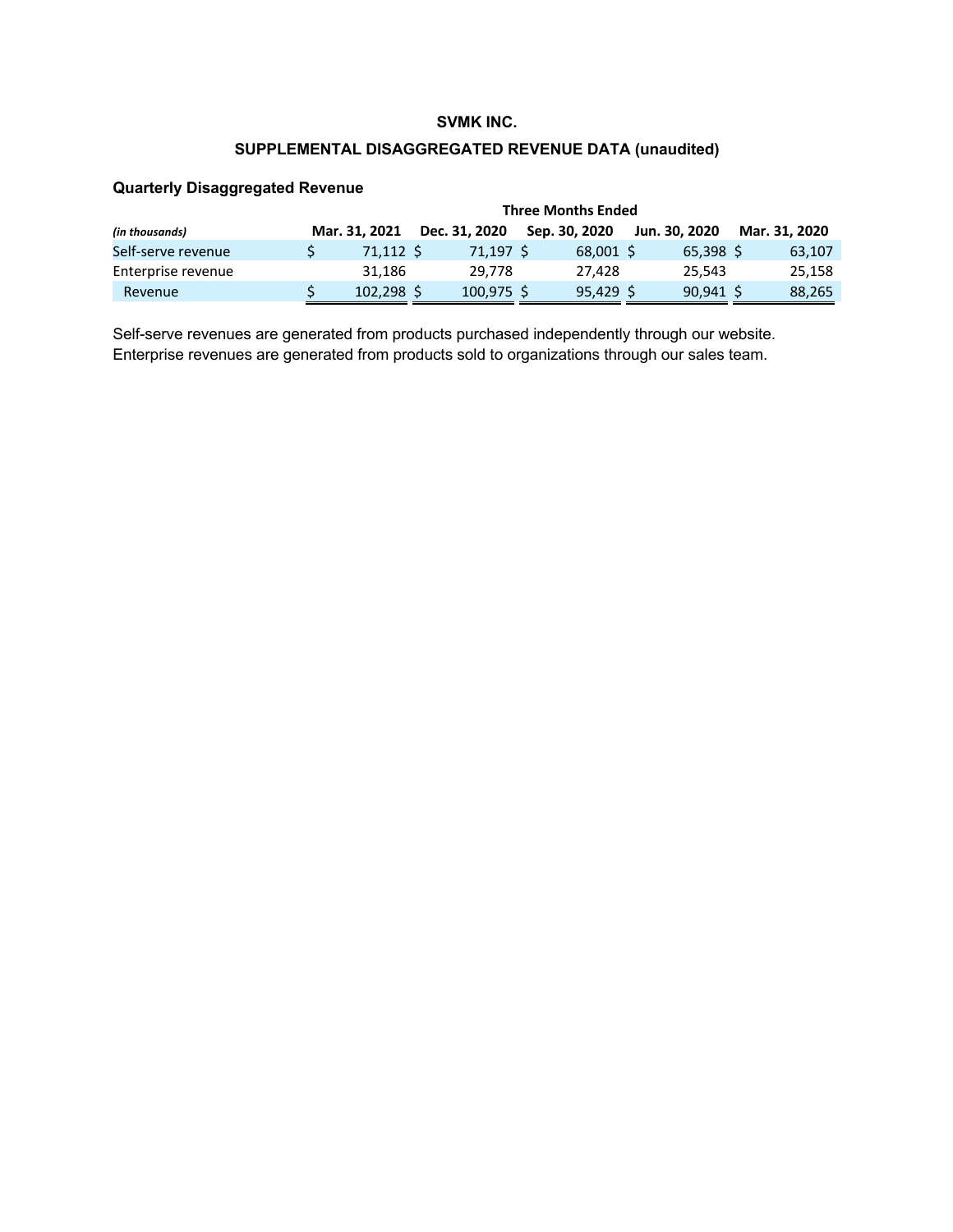### **RECONCILIATION OF GAAP TO NON-GAAP DATA (unaudited) (1)**

### **Reconciliation of GAAP to Non-GAAP (Loss) Income from operations**

|                                               | <b>Three Months Ended</b><br>March 31, |  |           |  |  |  |
|-----------------------------------------------|----------------------------------------|--|-----------|--|--|--|
| (in thousands, except percentages)            | 2021                                   |  | 2020      |  |  |  |
| <b>GAAP Loss from operations</b>              | (26, 815)                              |  | (22, 259) |  |  |  |
| <b>GAAP Operating margin</b>                  | (26)%                                  |  | $(25)$ %  |  |  |  |
| Stock-based compensation, net                 | 23,599                                 |  | 17,502    |  |  |  |
| Amortization of acquisition intangible assets | 2,623                                  |  | 3,368     |  |  |  |
| Non-GAAP Loss from operations                 | (593)                                  |  | (1, 389)  |  |  |  |
| Non-GAAP Operating margin                     | $(1)\%$                                |  | (2)%      |  |  |  |

#### **Reconciliation of GAAP to Non-GAAP (Loss) Income and (Loss) Income per diluted share**

|                                                                                | <b>Three Months Ended</b><br>March 31, |           |     |           |
|--------------------------------------------------------------------------------|----------------------------------------|-----------|-----|-----------|
| (in thousands, except per share amounts)                                       |                                        | 2021      |     | 2020      |
| <b>GAAP Net Loss</b>                                                           |                                        | (29, 647) | \$. | (24, 250) |
| GAAP Net Loss per diluted share                                                |                                        | (0.20)    |     | (0.18)    |
| Weighted-average shares used to compute GAAP net loss per diluted share        |                                        | 144,692   |     | 136,911   |
|                                                                                |                                        |           |     |           |
| Stock-based compensation, net                                                  |                                        | 23,599    |     | 17,502    |
| Amortization of acquisition intangible assets                                  |                                        | 2,623     |     | 3,368     |
| Gain on sale of a private company investment                                   |                                        |           |     | (1,001)   |
| Income tax effect on Non-GAAP adjustments <sup>(2)</sup>                       |                                        | 96        |     | 97        |
|                                                                                |                                        |           |     |           |
| Non-GAAP Net Loss                                                              |                                        | (3,329)   |     | (4, 284)  |
| Non-GAAP Net Loss per diluted share                                            |                                        | (0.02)    |     | (0.03)    |
| Weighted-average shares used to compute Non-GAAP net loss per diluted<br>share |                                        | 144,692   |     | 136,911   |

(1) Please see Appendix A for explanation of non-GAAP measures used.

(2) Due to the full valuation allowance on our US deferred tax assets, there were no tax effects associated with the Non-GAAP adjustments for stock-based compensation, net, and gain on sale of a private company investment. Non-GAAP adjustments pertain to the income tax effects of amortization of acquisition-related intangible assets.

### **Calculation of Free Cash Flow**

|                                           | <b>Three Months Ended</b> | March 31, |         |  |
|-------------------------------------------|---------------------------|-----------|---------|--|
| (in thousands)                            | 2021                      |           | 2020    |  |
| Net cash provided by operating activities | 17,318                    |           | 4,233   |  |
| Purchases of property and equipment       | (406)                     |           |         |  |
| Capitalized internal-use software         | (2, 268)                  |           | (2,946) |  |
| Free cash flow                            | 15,050                    |           | 881     |  |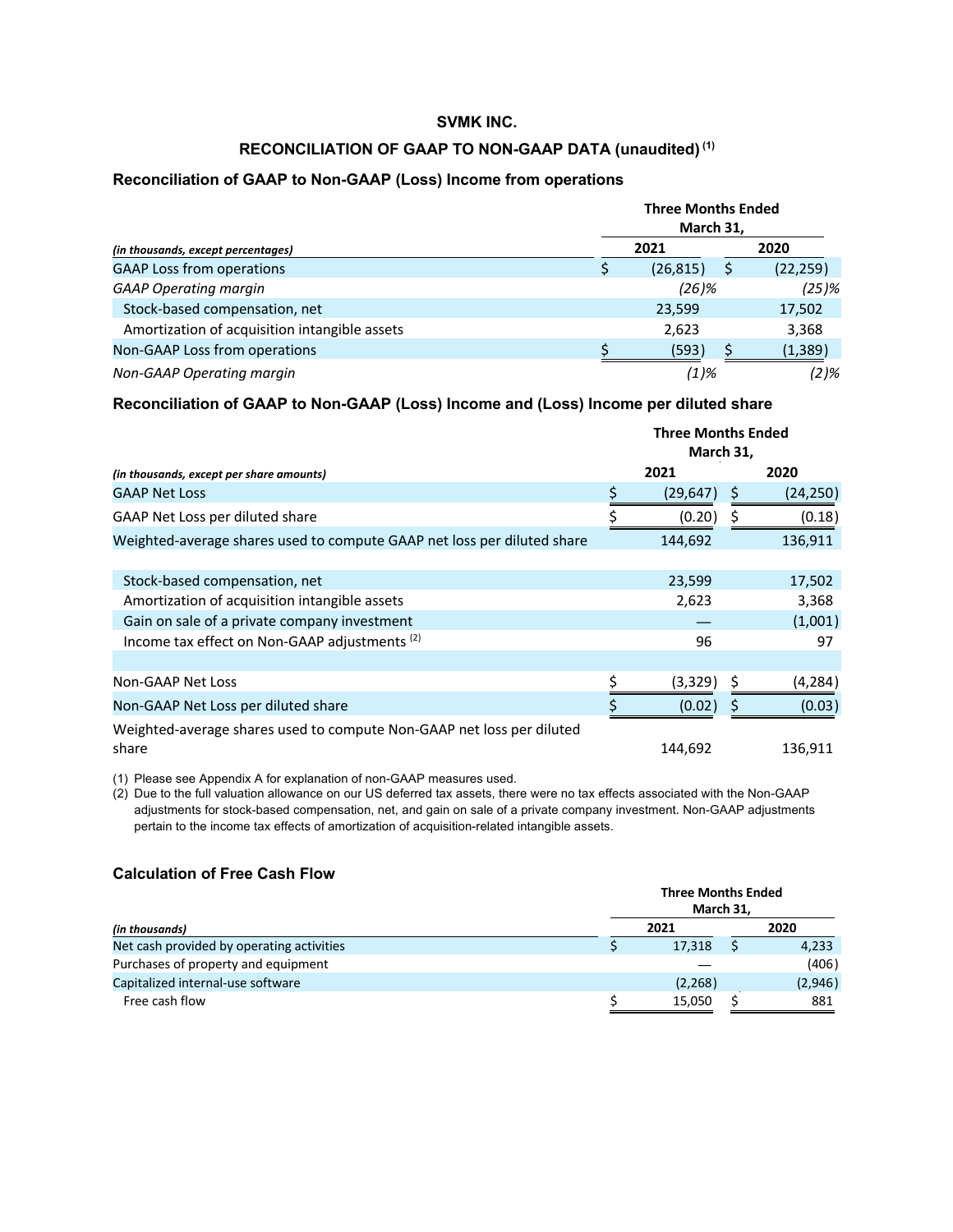# **RECONCILIATION OF GAAP TO NON-GAAP DATA (unaudited) (1)**

# **Supplemental GAAP and Non-GAAP Information**

|                                               | <b>Three Months Ended</b><br>March 31, |    |        |  |  |
|-----------------------------------------------|----------------------------------------|----|--------|--|--|
| (in thousands, except percentages)            | 2021                                   |    | 2020   |  |  |
| <b>GAAP Gross profit</b>                      | \$<br>81,526                           | \$ | 68,321 |  |  |
| <b>GAAP Gross margin</b>                      | 80%                                    |    | 77%    |  |  |
| Stock-based compensation, net                 | 1,482                                  |    | 960    |  |  |
| Amortization of acquisition intangible assets | 1,490                                  |    | 2,010  |  |  |
| Non-GAAP Gross profit                         | \$<br>84,498                           | \$ | 71,291 |  |  |
| <b>Non-GAAP Gross margin</b>                  | 83%                                    |    | 81%    |  |  |
| <b>GAAP Research and development</b>          | \$<br>32,983                           | \$ | 26,557 |  |  |
| GAAP Research and development margin          | 32%                                    |    | 30%    |  |  |
| Stock-based compensation, net                 | 9,497                                  |    | 6,457  |  |  |
| Non-GAAP Research and development             | \$<br>23,486                           | \$ | 20,100 |  |  |
| Non-GAAP Research and development margin      | 23%                                    |    | 23%    |  |  |
| <b>GAAP Sales and marketing</b>               | \$<br>52,036                           | \$ | 42,091 |  |  |
| <b>GAAP Sales and marketing margin</b>        | 51%                                    |    | 48%    |  |  |
| Stock-based compensation, net                 | 5,778                                  |    | 4,343  |  |  |
| Amortization of acquisition intangible assets | 1,133                                  |    | 1,358  |  |  |
| Non-GAAP Sales and marketing                  | \$<br>45,125                           | \$ | 36,390 |  |  |
| Non-GAAP Sales and marketing margin           | 44%                                    |    | 41%    |  |  |
| <b>GAAP General and administrative</b>        | \$<br>23,322                           | \$ | 21,932 |  |  |
| <b>GAAP General and administrative margin</b> | 23%                                    |    | 25%    |  |  |
| Stock-based compensation, net                 | 6,842                                  |    | 5,742  |  |  |
| Non-GAAP General and administrative           | \$<br>16,480                           | \$ | 16,190 |  |  |
| Non-GAAP General and administrative margin    | 16%                                    |    | 18%    |  |  |

(1) Please see Appendix A for explanation of non-GAAP measures used.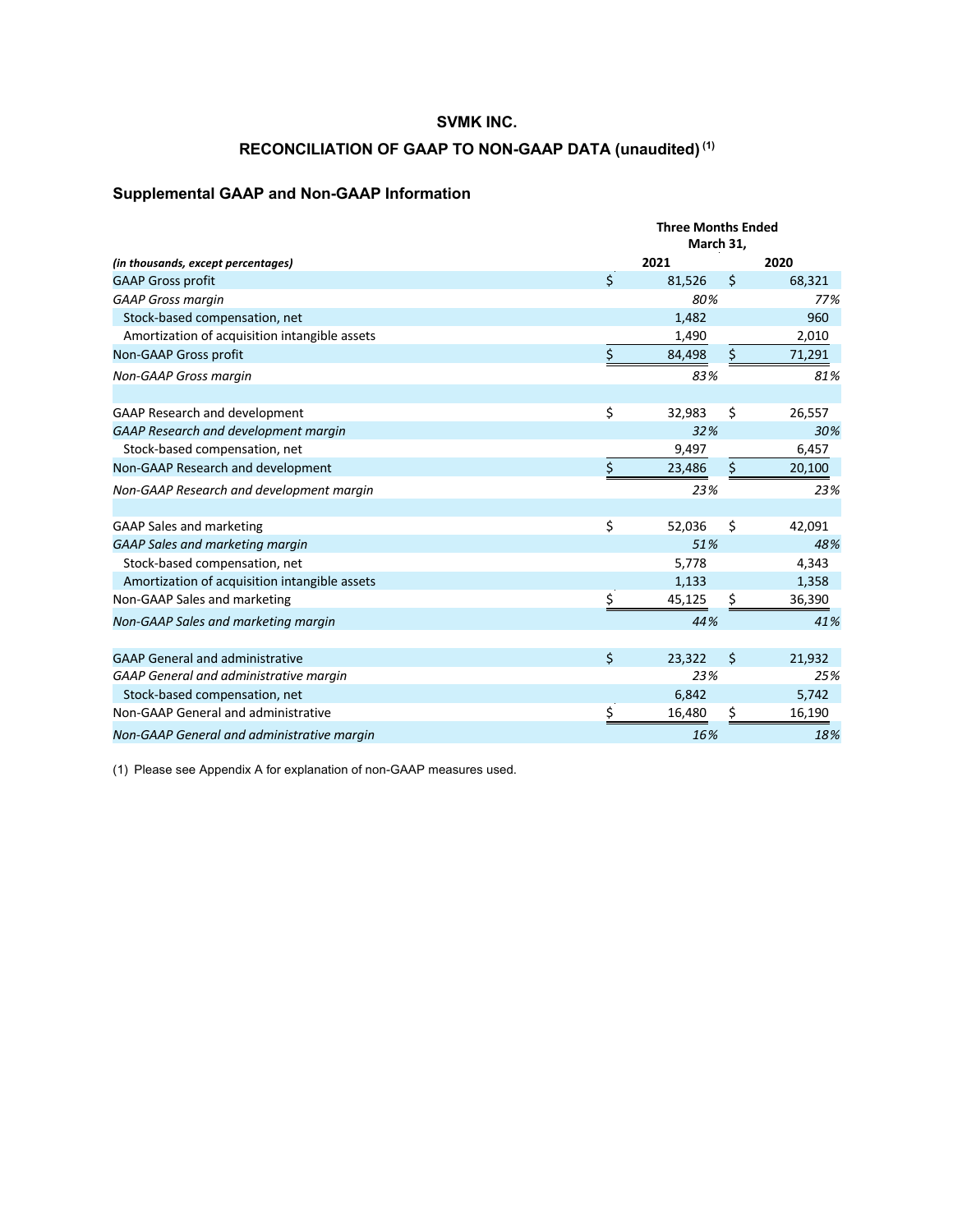#### **SVMK INC. EXPLANATION OF NON-GAAP MEASURES**

To supplement our condensed consolidated financial statements, which are prepared and presented in accordance with US GAAP ("GAAP"), we use the following Non-GAAP financial measures: Non-GAAP (loss) income from operations, Non-GAAP operating margin, Non-GAAP net (loss) income, Non-GAAP net (loss) income per diluted share, Non-GAAP gross profit, Non-GAAP gross margin, Non-GAAP research and development, Non-GAAP research and development margin, Non-GAAP sales and marketing, Non-GAAP sales and marketing margin, Non-GAAP general and administrative, Non-GAAP general and administrative margin, and free cash flow. Our definition for each Non-GAAP measure used is provided below, however a limitation of Non-GAAP financial measures are that they do not have uniform definitions. Accordingly, our definitions for Non-GAAP measures used will likely differ from similarly titled Non-GAAP measures used by other companies thereby limiting comparability.

With regards to the Non-GAAP guidance provided above, a reconciliation to the corresponding GAAP amounts is not provided as the quantification of certain items excluded from each respective Non-GAAP measure, which may be significant, cannot be reasonably calculated or predicted at this time without unreasonable efforts. For example, the Non-GAAP adjustment for stock-based compensation expense, net, requires additional inputs such as number of shares granted and market price that are not currently ascertainable.

*Non-GAAP (loss) income from operations, Non-GAAP operating margin*: We define Non-GAAP (loss) income from operations as GAAP loss from operations excluding stock-based compensation, net, and amortization of acquisition intangible assets. Non-GAAP operating margin is defined as Non-GAAP (loss) income from operations divided by revenue.

*Non-GAAP net (loss) income, Non-GAAP net (loss) income per diluted share*: We define Non-GAAP net (loss) income as GAAP net loss excluding stock-based compensation, net, amortization of acquisition intangible assets, gain on sale of a private company investment, and including the income tax effect on Non-GAAP adjustments. Non-GAAP net (loss) income per diluted share is defined as Non-GAAP net (loss) income divided by the weighted-average shares outstanding.

*Non-GAAP gross profit, Non-GAAP gross margin*: We define Non-GAAP gross profit as GAAP gross profit excluding stock-based compensation, net and amortization of acquisition intangible assets. Non-GAAP gross margin is defined as Non-GAAP gross profit divided by revenue.

*Non-GAAP research and development, Non-GAAP research and development margin*: We define Non-GAAP research and development as GAAP research and development excluding stock-based compensation, net. Non-GAAP research and development margin is defined as Non-GAAP research and development divided by revenue.

*Non-GAAP sales and marketing, Non-GAAP sales and marketing margin*: We define Non-GAAP sales and marketing as GAAP sales and marketing excluding stock-based compensation, net and amortization of acquisition intangible assets. Non-GAAP sales and marketing margin is defined as Non-GAAP sales and marketing divided by revenue.

*Non-GAAP general and administrative, Non-GAAP general and administrative margin*: We define Non-GAAP general and administrative as GAAP general and administrative excluding stock-based compensation, net. Non-GAAP general and administrative margin is defined as Non-GAAP general and administrative divided by revenue.

We use these Non-GAAP measures to compare and evaluate our operating results across periods in order to manage our business, for purposes of determining executive and senior management incentive compensation, and for budgeting and developing our strategic operating plans. We believe that these Non-GAAP measures provide useful information about our operating results, enhance the overall understanding of our past financial performance and future prospects, and allow for greater transparency with respect to key metrics used by our management in evaluating our financial performance and for operational decision making, but they are not meant to be considered in isolation or as a substitute for comparable GAAP measures and should be read only in conjunction with our condensed consolidated financial statements prepared in accordance with GAAP.

We have excluded the effect of the following items from the aforementioned Non-GAAP measures because they are non-cash and/or are non-recurring in nature and because we believe that the Non-GAAP financial measures excluding this item provide meaningful supplemental information regarding operational performance and liquidity.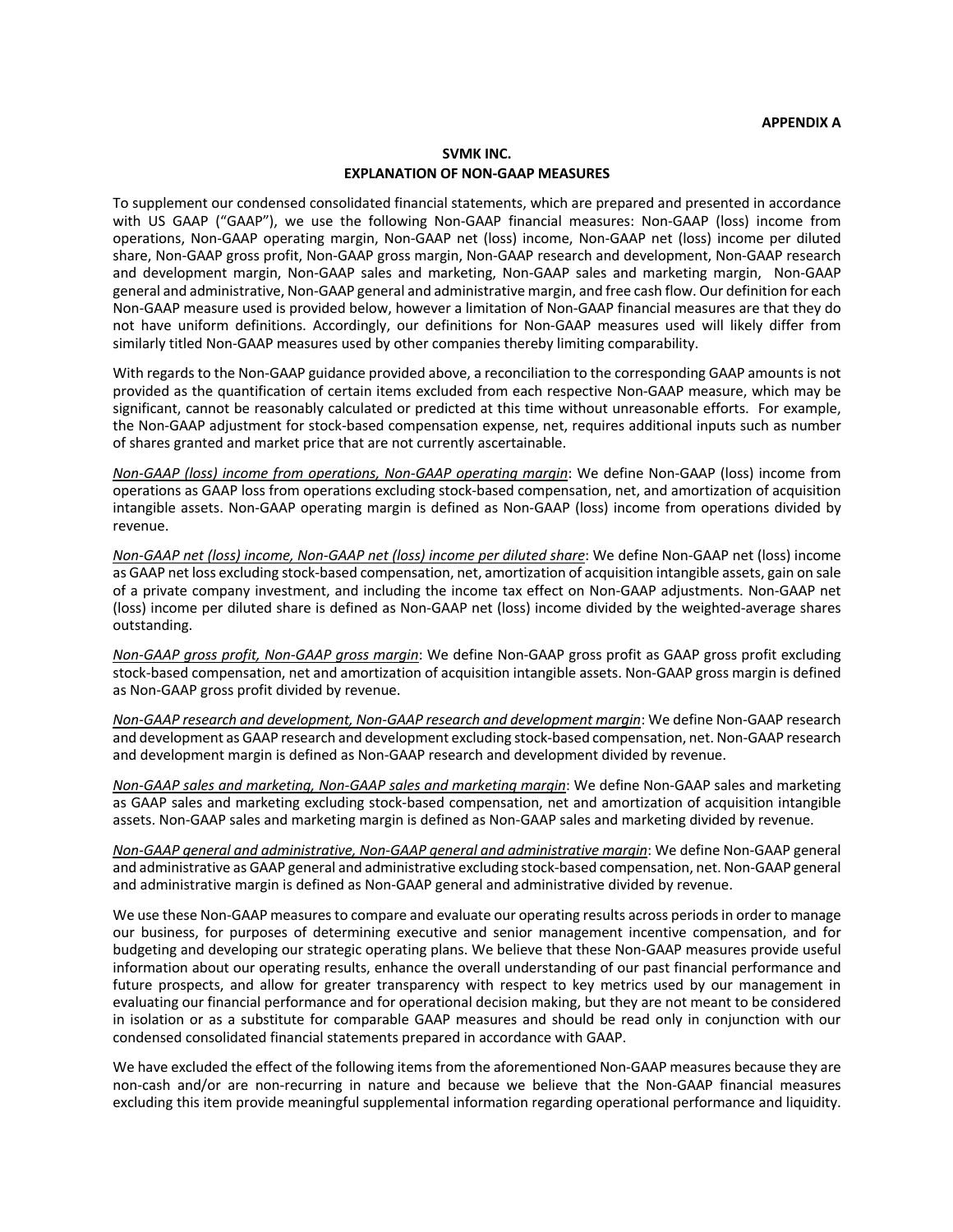We further believe these measures are useful to investors in that it allows for greater transparency to certain line items in our financial statements and facilitates comparisons to historical operating results and comparisons to peer operating results. A description of the Non-GAAP adjustments for the above measures is as follows:

- Stock-based compensation, net: We incur stock based-compensation expense on a GAAP basis resulting from equity awards granted to our employees. Although stock-based compensation is a key incentive offered to our employees, and we believe such compensation contributed to the revenues earned during the periods presented and also believe it will contribute to the generation of future period revenues, we continue to evaluate our business performance excluding stock-based compensation expenses. Stock-based compensation expenses will recur in future periods.
- Amortization of acquisition intangible assets: We incur amortization expense on intangible assets on a GAAP basis resulting from prior acquisitions. Amortization of acquired intangible assets is inconsistent in amount and frequency and is significantly affected by the timing and size of any acquisitions. Investors should note that the use of intangible assets contributed to our revenues earned during the periods presented and will contribute to our future period revenues as well. Amortization of acquisition intangible assets will recur in future periods.
- Gain on sale of a private company investment: Gain on sale of a private company investment was recognized on a GAAP basis resulting from the sale of certain corporate assets. We expect that such transactions will be infrequent in occurrence and are therefore excluded from our Non-GAAP results as they do not otherwise relate to our core business operations.

For more information on the Non-GAAP financial measures, please see the "Reconciliation of GAAP to Non-GAAP Data" section of this press release. The accompanying tables provide details on the GAAP financial measures that are most directly comparable to the Non-GAAP financial measures and the related reconciliations between those financial measures.

*Free cash flow:* We define free cash flow as GAAP net cash provided by operating activities less purchases of property and equipment and capitalized internal-use software. We consider free cash flow to be an important measure because it measures our liquidity after deducting capital expenditures for purchases of property and equipment and capitalized software development costs, which we believe provides a more accurate view of our cash generation and cash available to grow our business. We expect to generate positive free cash flow over the long term. Free cash flow has limitations as an analytical tool, and it should not be considered in isolation or as a substitute for analysis of other GAAP financial measures, such as net cash provided by operating activities. Some of the limitations of free cash flow are that free cash flow does not reflect our future contractual commitments and may be calculated differently by other companies in our industry, limiting its usefulness as a comparative measure.

#### **Safe Harbor Statement**

"Safe Harbor" statement under the Private Securities Litigation Reform Act of 1995: This press release may contain forward-looking statements about our financial outlook, outstanding shares, products, including our investments in products, technology and other key strategic areas. The achievement of the matters covered by such forwardlooking statements involves risks, uncertainties and assumptions. If any of these risks or uncertainties materialize or if any of the assumptions prove incorrect, the company's results could differ materially from the results expressed or implied by the forward-looking statements the company makes.

The risks and uncertainties referred to above include - but are not limited to - risks related to the COVID-19 coronavirus pandemic; our ability to retain and upgrade customers; our revenue growth rate; our brand; our marketing strategies; our self-serve business model; the length of our sales cycles; the growth and development of our salesforce; security measures; expectations regarding our ability to timely and effectively scale and adapt existing technology and network infrastructure to ensure that our products and services are accessible at all times; competition; our debt; revenue recognition; our ability to manage our growth; our culture and talent; our data centers; privacy, security and data transfer concerns, as well as changes in regulations, which could impact our ability to serve our customers or curtail our monetization efforts; litigation and regulatory issues; expectations regarding the return on our strategic investments; execution of our plans and strategies, including with respect to mobile products and features and expansion into new areas and businesses; our international operations; intellectual property; the application of U.S. and international tax laws on our tax structure and any changes to such